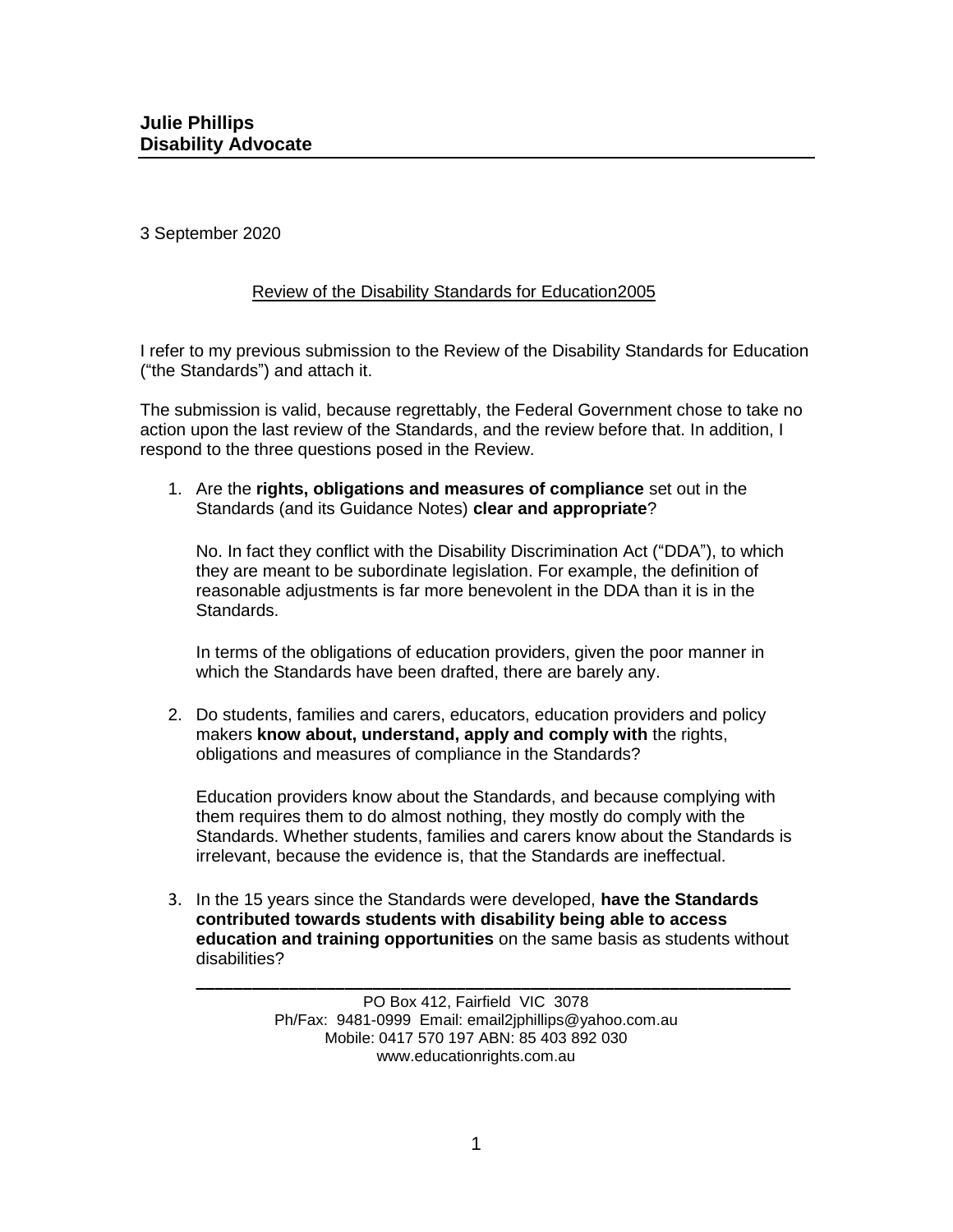There is not one shred of evidence that the Standards contribute towards students with disability being able to access education and training opportunities on the same basis as students without disabilities.

There is significant evidence however, that the Standards are an abject failure. I refer to my attached submission and the case law it refers to. I refer to the following reviews/reports that have occurred since 2015, supporting this claim.

#### Victoria

Review of Program for Students with Disabilities 2016 [www.education.vic.gov.au/Documents/about/department/PSD-Review-Report.pdf](http://www.education.vic.gov.au/Documents/about/department/PSD-Review-Report.pdf)

Report on Students with Disabilities in Victorian Schools Analysis Paper 2017 Victorian Equal Opportunity and Human Rights Commission [https://www.humanrightscommission.vic.gov.au/home/our-resources-and](https://www.humanrightscommission.vic.gov.au/home/our-resources-and-publications/reports/item/1602-held-back-the-experiences-of-students-with-disabilities-in-victorian-schools-analysis-paper)[publications/reports/item/1602-held-back-the-experiences-of-students-with-disabilities-in](https://www.humanrightscommission.vic.gov.au/home/our-resources-and-publications/reports/item/1602-held-back-the-experiences-of-students-with-disabilities-in-victorian-schools-analysis-paper)[victorian-schools-analysis-paper](https://www.humanrightscommission.vic.gov.au/home/our-resources-and-publications/reports/item/1602-held-back-the-experiences-of-students-with-disabilities-in-victorian-schools-analysis-paper)

Parliamentary Report on Services for People with Autism Spectrum Disorder 2017 <https://www.parliament.vic.gov.au/fcdc/inquiries/article/2588>

Victorian Ombudsman's Investigation into Victorian Government School Expulsion 2017 [https://www.ombudsman.vic.gov.au/getattachment/57d918ec-fee0-48e0-a55e-](https://www.ombudsman.vic.gov.au/getattachment/57d918ec-fee0-48e0-a55e-87d0262d3c27/publications/parliamentary-reports/investigation-into-vic-gov-school-expulsions.aspx)[87d0262d3c27/publications/parliamentary-reports/investigation-into-vic-gov-school](https://www.ombudsman.vic.gov.au/getattachment/57d918ec-fee0-48e0-a55e-87d0262d3c27/publications/parliamentary-reports/investigation-into-vic-gov-school-expulsions.aspx)[expulsions.aspx](https://www.ombudsman.vic.gov.au/getattachment/57d918ec-fee0-48e0-a55e-87d0262d3c27/publications/parliamentary-reports/investigation-into-vic-gov-school-expulsions.aspx)

Victorian Equal Opportunity and Human Rights Commission Submission to the Review of the Education and Training Reform Regulations 2017 [https://www.humanrightscommission.vic.gov.au/policy-submissions/item/1546](https://www.humanrightscommission.vic.gov.au/policy-submissions/item/1546-submission-to-the-education-and-training-reform-regulations-2017) [submission-to-the-education-and-training-reform-regulations-2017](https://www.humanrightscommission.vic.gov.au/policy-submissions/item/1546-submission-to-the-education-and-training-reform-regulations-2017)

Improving Educational Outcomes for Children with Disability in Victoria, Castan Centre for Human Rights Law 2018

[https://www.monash.edu/\\_\\_data/assets/file/0016/1412170/Castan-Centre-Improving-](https://www.monash.edu/__data/assets/file/0016/1412170/Castan-Centre-Improving-Educational-Outcomes-for-Students-with-Disability.pdf?utm_source=newsletter&utm_medium=email&utm_campaign=read_our_landmark_report_into_the_education_of_children_with_disability&utm_term=2018-06-28)[Educational-Outcomes-for-Students-with-](https://www.monash.edu/__data/assets/file/0016/1412170/Castan-Centre-Improving-Educational-Outcomes-for-Students-with-Disability.pdf?utm_source=newsletter&utm_medium=email&utm_campaign=read_our_landmark_report_into_the_education_of_children_with_disability&utm_term=2018-06-28)

[Disability.pdf?utm\\_source=newsletter&utm\\_medium=email&utm\\_campaign=read\\_our\\_la](https://www.monash.edu/__data/assets/file/0016/1412170/Castan-Centre-Improving-Educational-Outcomes-for-Students-with-Disability.pdf?utm_source=newsletter&utm_medium=email&utm_campaign=read_our_landmark_report_into_the_education_of_children_with_disability&utm_term=2018-06-28) [ndmark\\_report\\_into\\_the\\_education\\_of\\_children\\_with\\_disability&utm\\_term=2018-06-28](https://www.monash.edu/__data/assets/file/0016/1412170/Castan-Centre-Improving-Educational-Outcomes-for-Students-with-Disability.pdf?utm_source=newsletter&utm_medium=email&utm_campaign=read_our_landmark_report_into_the_education_of_children_with_disability&utm_term=2018-06-28)

School Compliance with Victoria's Child Safety Standards, Victorian Auditor General's Office 2019

[https://www.audit.vic.gov.au/sites/default/files/2019-06/200619-Child-Safe-](https://www.audit.vic.gov.au/sites/default/files/2019-06/200619-Child-Safe-Standards_0.pdf)[Standards\\_0.pdf](https://www.audit.vic.gov.au/sites/default/files/2019-06/200619-Child-Safe-Standards_0.pdf)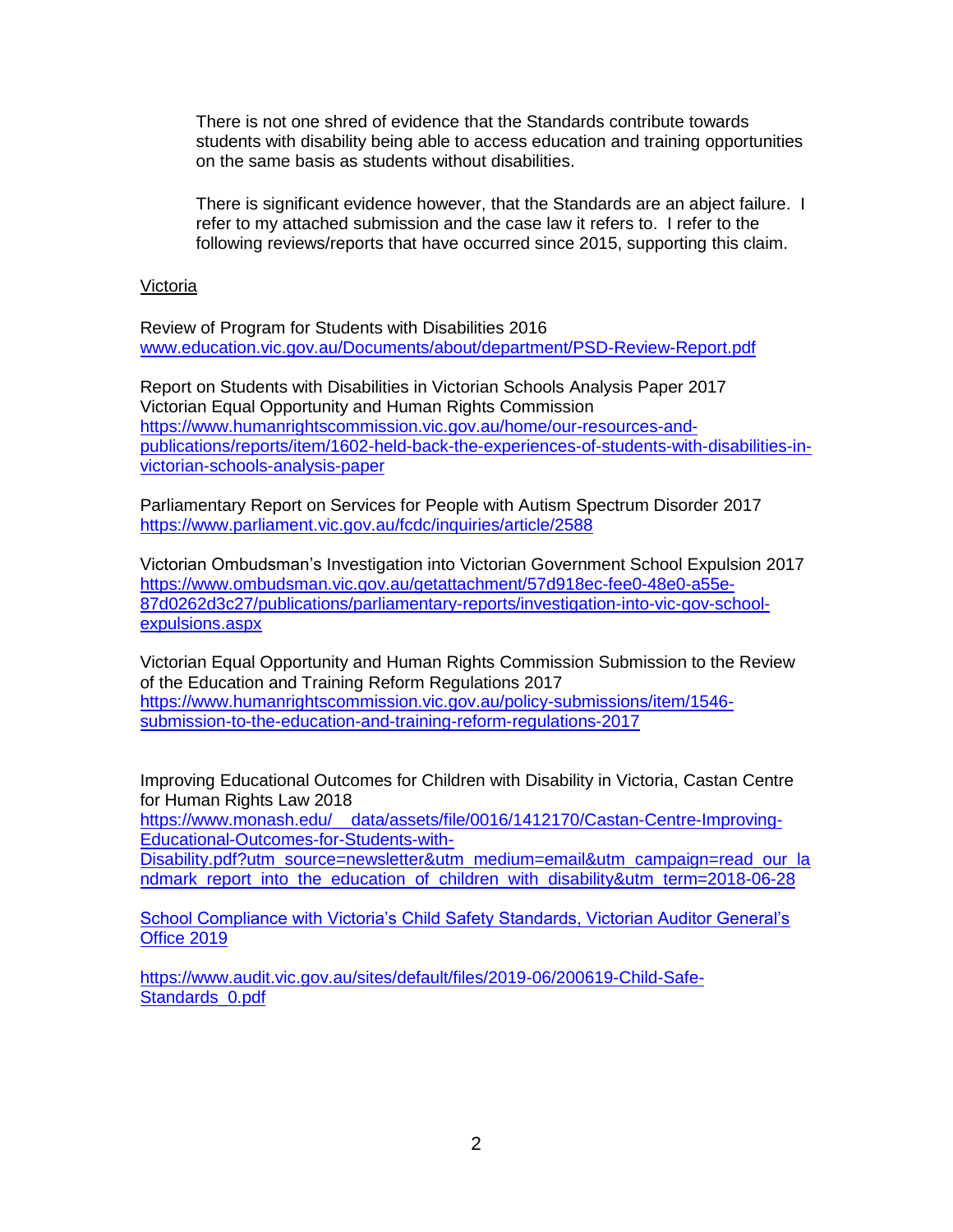#### Queensland

Review of education for students with disability in Queensland state schools - Department of Education and Training 2017 <http://education.qld.gov.au/schools/disability/docs/disability-review-report.pdf>

#### ACT

An overview of restrictive practices, and the key issues for consideration in relation to the establishment of an Office of the Senior Practitioner 2017

[file:///C:/Users/Julie/Documents/oldpc/Legal/DET%20ACT/An\\_overview\\_of\\_restrictive\\_p](file:///C:/Users/Julie/Documents/oldpc/Legal/DET%20ACT/An_overview_of_restrictive_practices_and_the_key_issues_for_consideration_in_relation_to_the_establishment_of_an_Office_of_the_Senior_Practitioner_January_2017.pdf) ractices and the key issues for consideration in relation to the establishment of a n Office of the Senior Practitioner January 2017.pdf

#### New South Wales

New South Wales Ombudsman Inquiry into Behaviour Management in Schools 2017 https://www.ombo.nsw.gov.au/\_data/assets/pdf\_file/0018/47241/NSW-Ombudsman-[Inquiry-into-behaviour-management-in-schools.pdf](https://www.ombo.nsw.gov.au/__data/assets/pdf_file/0018/47241/NSW-Ombudsman-Inquiry-into-behaviour-management-in-schools.pdf)

#### Australia

Parliamentary Report On Educational Attainment for Students with Disabilities 2016 [https://www.aph.gov.au/Parliamentary\\_Business/Committees/Senate/Education\\_and\\_E](https://www.aph.gov.au/Parliamentary_Business/Committees/Senate/Education_and_Employment/students_with_disability/Report) [mployment/students\\_with\\_disability/Report](https://www.aph.gov.au/Parliamentary_Business/Committees/Senate/Education_and_Employment/students_with_disability/Report)

Time for change: The state of play for inclusion of students with disability, Children and Young People with Disabilities Australia 2019

The purpose of building a five-year review into the Standards, with respect, was not simply to provide a consultant with something to do. The intention was to examine the effectiveness of the Standards, which are not simply a collection of information sheets, but legislation.

The appropriate way to examine the effectiveness of the Standards, is to look at the case law, and the evidence of any improvement in the outcomes of students with disabilities. The answer is clear. The question is, whether the Commonwealth Government is going to act in response, quickly and efficiently, or whether it is in fact disinterested as to whether the Disability Standards assist the DDA, and students with disabilities. As of 2020, the evidence is that the Commonwealth Government is not interested in whether the Standards are achieving their purpose. Their lack of response to date is that evidence.

Those of us who are genuinely interested in the Standards and students with disabilities respectfully urge the Commonwealth to respond to this third review and revoke the Standards completely, and commence work on new legislation in collaboration with the disability community and representatives of their choice.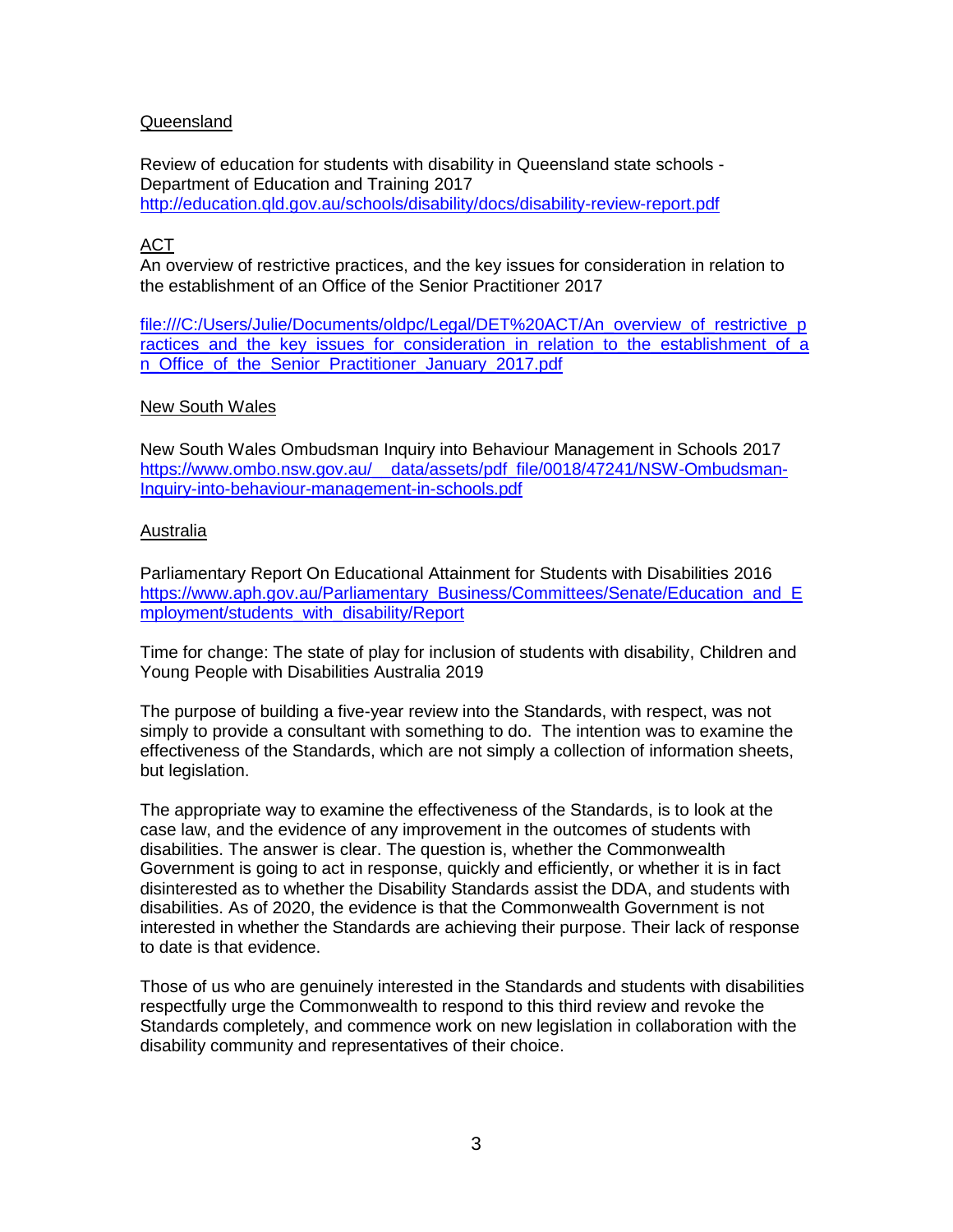Yours sincerely

Jephilli

Julie Phillips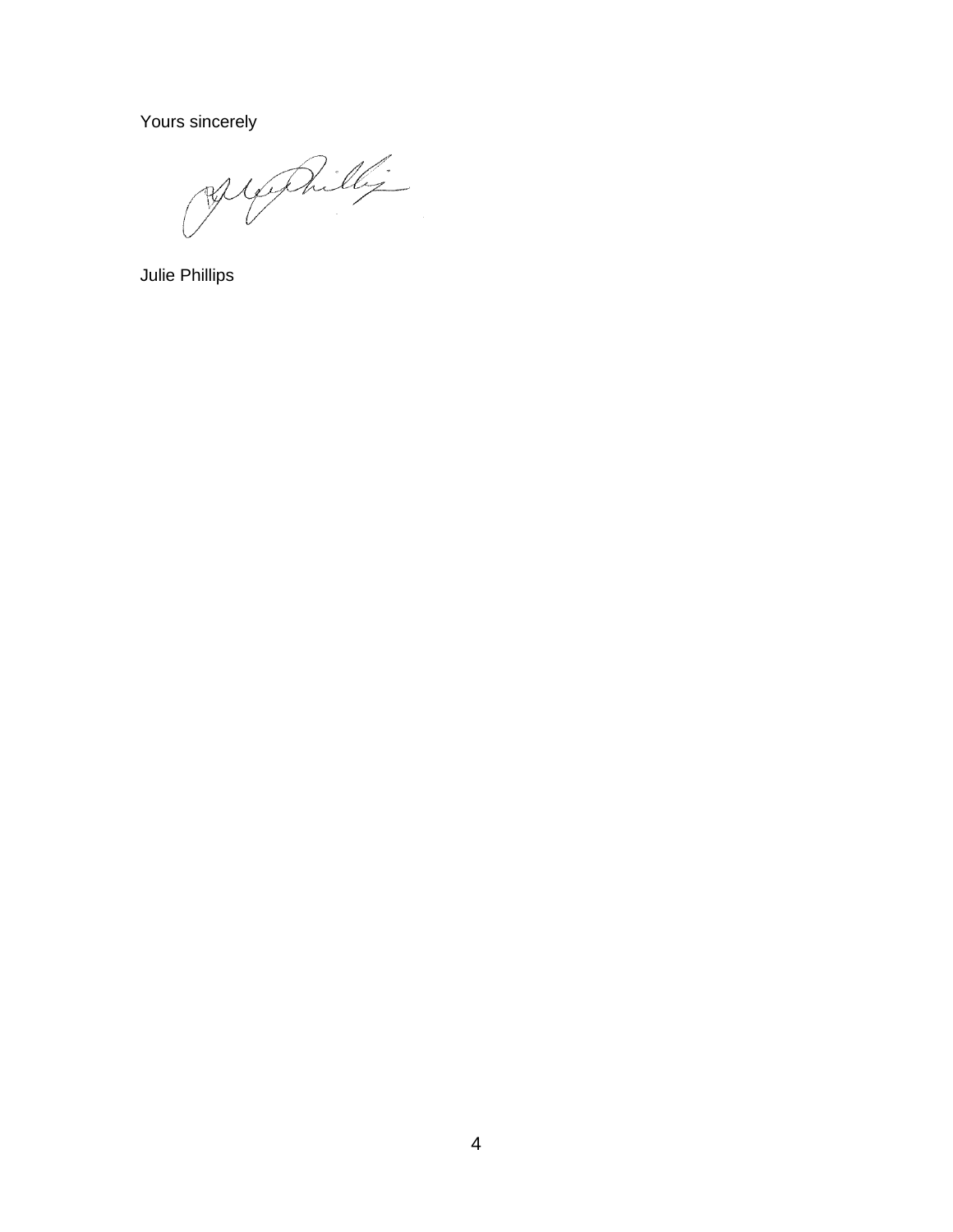**Submission to the Commonwealth Department of Education and Training**

# **Review of the Disability Standards for Education 2005**

**30 May 2015**

**Julie Phillips Disability Advocate PO Box 412 Fairfield VIC 3078 Phone: (03) 9481 0999 Mobile: 0417 570 197 E-Mail: email2jphillips@yahoo.com.au**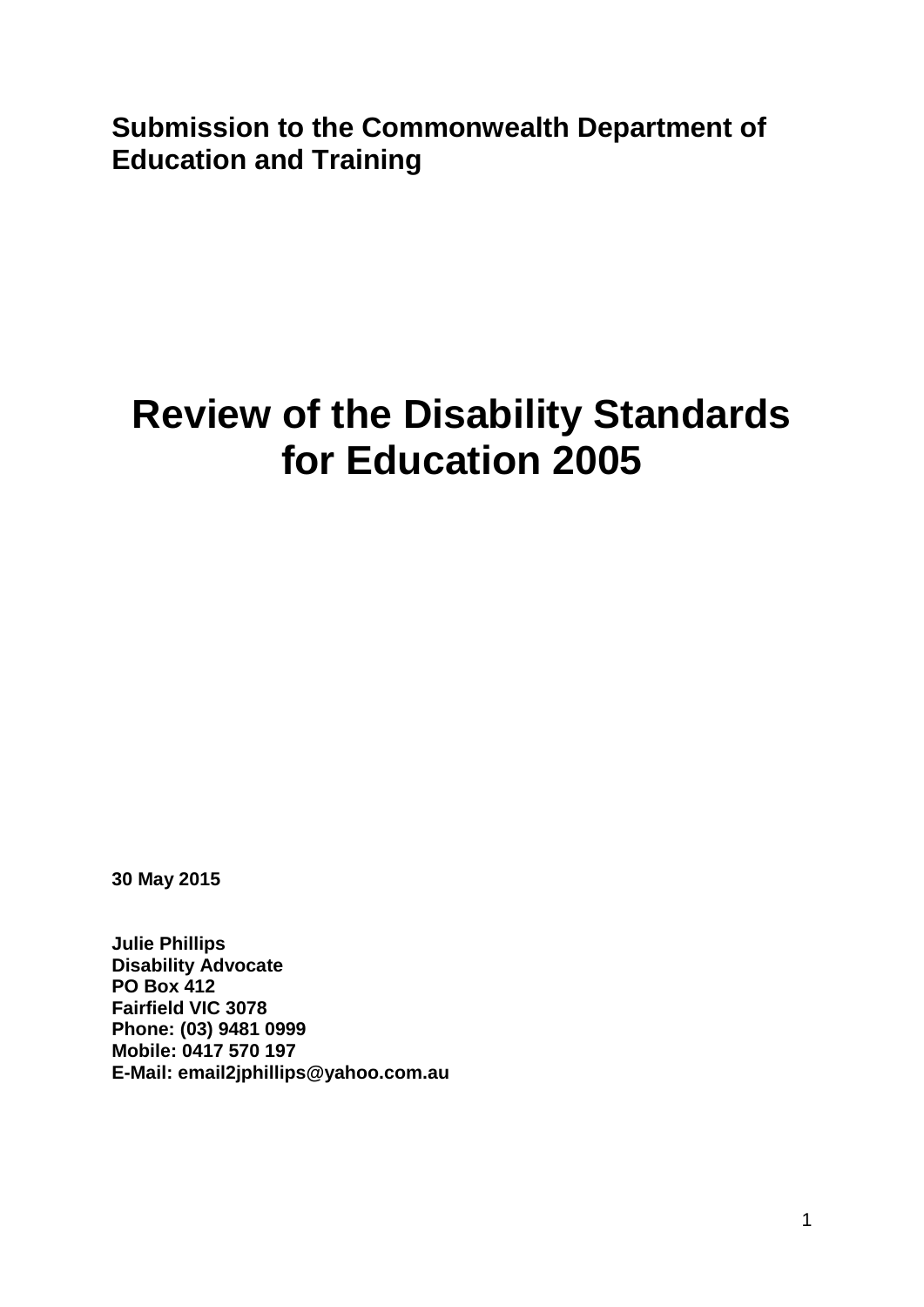## **INDEX**

- **A. Introduction**
- **B. Conduct of the Review of the Disability Standards for Education**
- **C. Importance of the Disability Standards for Education**
- **D. The success of the Standards in the Courts**
- **E. Model Legislation**
- **F. The success of the Standards in the Courts**
- **G. Conclusions on the Effectiveness of the Standards**
- **H. Reasons for the Ineffectiveness of the Standards**
- **I. Recommendations**
- **J. Abbreviations**

### **A. Introduction**

I am a Disability Advocate in Victoria who assists people with disabilities and their family members to make complaints of discrimination. The majority of my work is voluntary.

While I am available to assist people with disabilities to make complaints of discrimination in all areas of life, 95% of my work is in the education sphere due to the fact that this is, and has been, the area of greatest dissatisfaction.

In addition to direct non-legal advocacy, I assist law firms who have little experience of people with disabilities and the education system to run cases under the *Disability Discrimination Act 1992* ("the DDA").

Since 2000, but mostly since 2006, I have assisted approximately 40 families to make complaints of discrimination in education under discrimination legislation. Since the *Disability Standards for Education 2005* ("the Standards") came into force, the law firms I have worked with have incorporated these into their legal complaints.

## **B. Conduct of the Review of the Disability Standards for Education**

It is hard to understand the decision to give stakeholders four weeks, and then an extension of one week, to provide comment to this review. Putting aside that many organisations and individuals were only just finding out about the review when there was only 2-3 weeks before the closing date, there was no strategy that was in evidence as to how students with complex disabilities were going to be able to respond in the time given.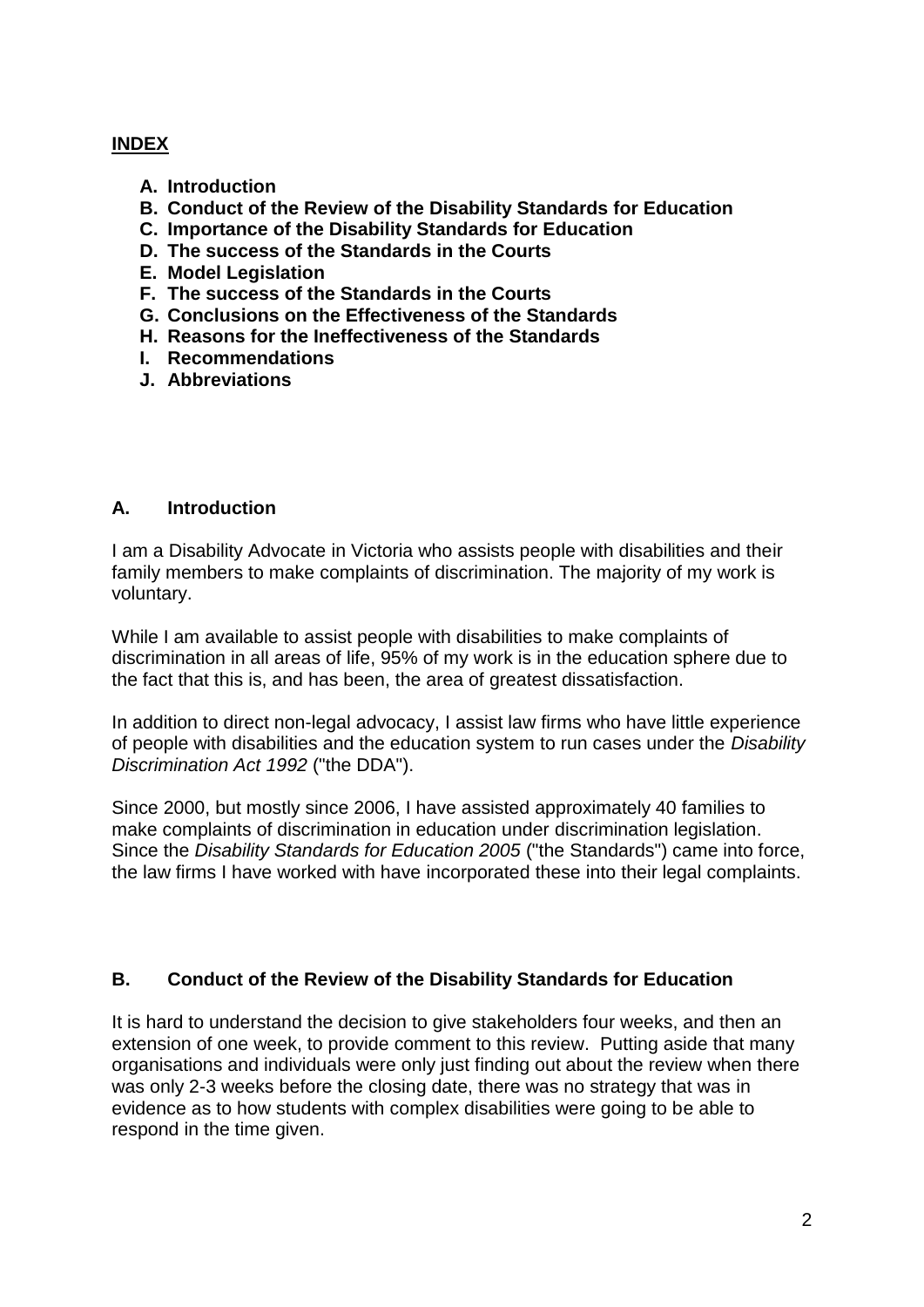Education is one of the most vital of our human rights. The Standards are in theory designed to assist in the realisation of that right. Yet the review seems designed to limit input from those most relevant - students with disabilities themselves.

This is disturbing.

# **C. Importance of the Disability Standards for Education**

It is salient to be cognisant of the purpose of the Standards, which is as follows:

*The Standards are subordinate legislation and are subject to the objects of the Act. They clarify and elaborate the legal obligations in relation to education.<sup>1</sup>*

"The Act" being referred to is the *Disability Discrimination Act 1992.*

In Victoria, the barriers to education have been raised anecdotally by families and students themselves, through advocacy agencies, through media and through various submissions relating to the human rights of people with disabilities.

These barriers have been set out quantitatively and qualitatively through reports from statutory authorities in 2012. The reports referred to are "*Programs for Students with*  Special Learning Needs" from the Victorian Auditor General's Office ("VAGO")<sup>2</sup> and "*Held Back - the experiences of students with disabilities in Victorian schools*" 3 from the Victorian Equal Opportunity and Human Rights Commission ("VEOHRC").

Apart from broad findings which are not in and of themselves discriminatory, (for example VAGO's conclusion that the Department of Education and Training, (previously Department of Education and Early Childhood Development), did not know whether individual funding for students with disabilities was being used effectively and efficiently) there were a number of findings, shared by both statutory authorities, that clearly affect only students with disabilities and raise issues of discrimination.

The main findings of VEOHRC, in a report over 200 pages long, included the following:

# **General**

*Despite 30 years of equal opportunity legislation in Victoria, discrimination still exists in Victorian schools. Half of the students and parents in our survey reported discrimination at school. One in four educators had witnessed discrimination.<sup>4</sup>*

 $\overline{1}$ <sup>1</sup> *Disability Standards for Education 2005* Introduction p 4

 $2$  August 2012

<sup>3</sup> September 2012

<sup>4</sup> *Held Back - the experiences of students with disabilities in Victorian schools*, Main Findings p1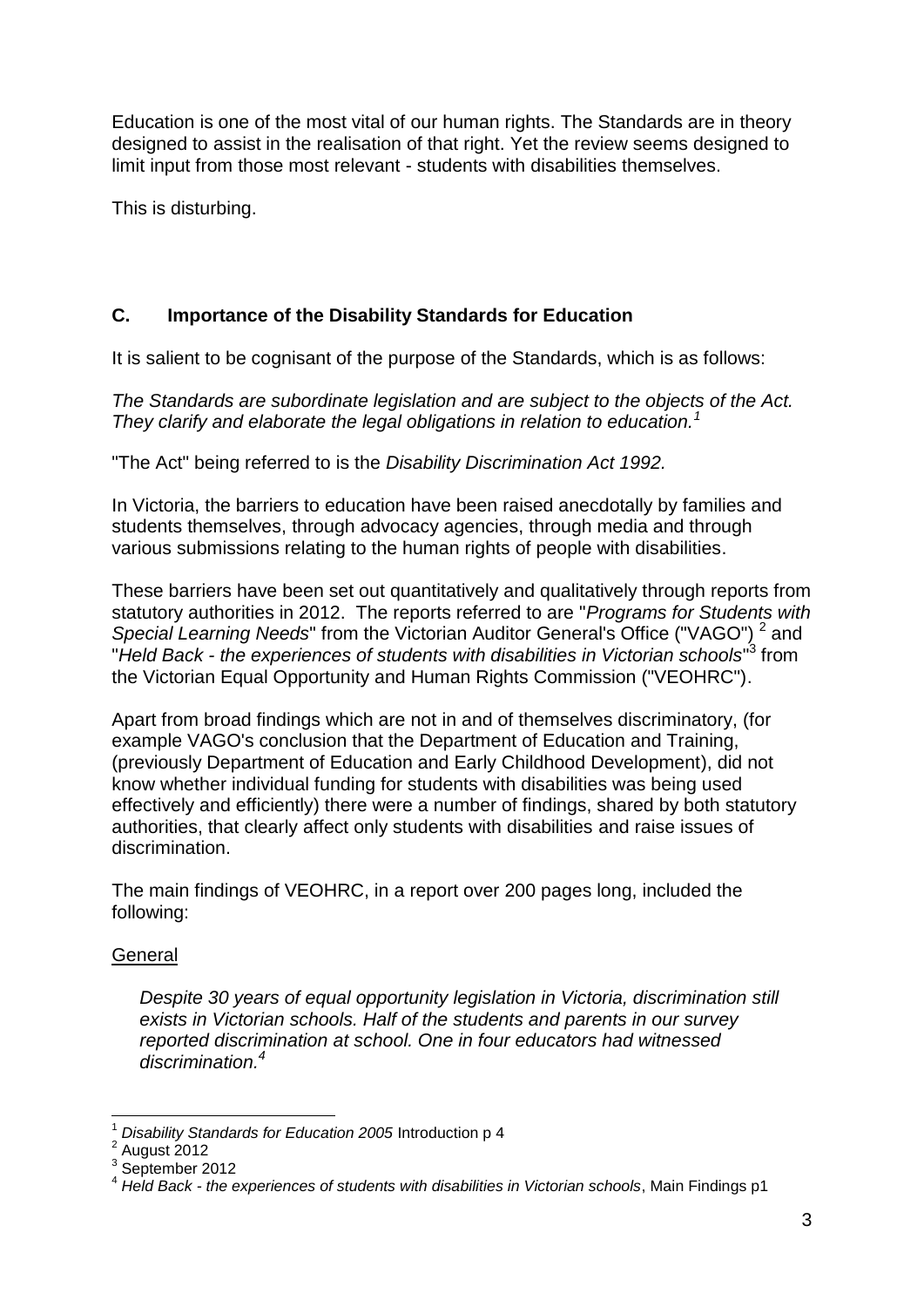*Barriers include funding limitations, lack of specialist supports, inadequate knowledge and training in disability among teachers, lack of time for teachers to provide an individualised approach for students with disabilities, and discriminatory attitudes.<sup>5</sup>*

#### **Specific**

Areas where there was evidence of non-compliance with antidiscrimination laws included<sup>6</sup>:

- Enrolment
- ❖ Participation
- Curriculum development, accreditation and delivery
- Student support services
- ❖ Harassment and victimisation

VEOHRC singled out in particular the following problem areas:

- $\triangleright$  Students Support Groups
- $\triangleright$  Individual Learning Plans regarding both quality and existence
- $\triangleright$  Part-Time Schooling, Suspension and Expulsion
- $\triangleright$  Restraint and Seclusion
- > Inadequacy of School Transport
- $\triangleright$  Transition Points
- $\triangleright$  Complaint Systems

VAGO findings mirrored that of VEOHRC in that out of five recommendations it made<sup>7</sup>, these included improvements required relating to:

- $\overline{\phantom{a}}$  Student Support Groups
- $\ddag$  Individual Learning Plans (making them meaningful and effective)
- $\overline{\phantom{a}}$  Restraint and Seclusion

### **Since these reports were published, little has changed for students with disabilities in Victoria.**

Rather than Student Support Groups being clarified and their establishment and operations being improved, the formal position of the Department of Education and Training ("DET") since 2012 is that:

- it is acceptable if schools schedule Student Support Group meetings at times knowing parents cannot attend (Regional Director Peter Greenwell correspondence 29 January 2015).
- that DET guidelines encapsulating individual learning plans and student support group meetings are only "*guidelines*". In other words they place no

<sup>1</sup> <sup>5</sup> *Held Back - the experiences of students with disabilities in Victorian schools*, Main Findings p1

<sup>6</sup> *Held Back - the experiences of students with disabilities in Victorian schools*, Main Findings p1-2

<sup>7</sup> *Programs for Students with Special Learning Needs* VAGO pages xi, xii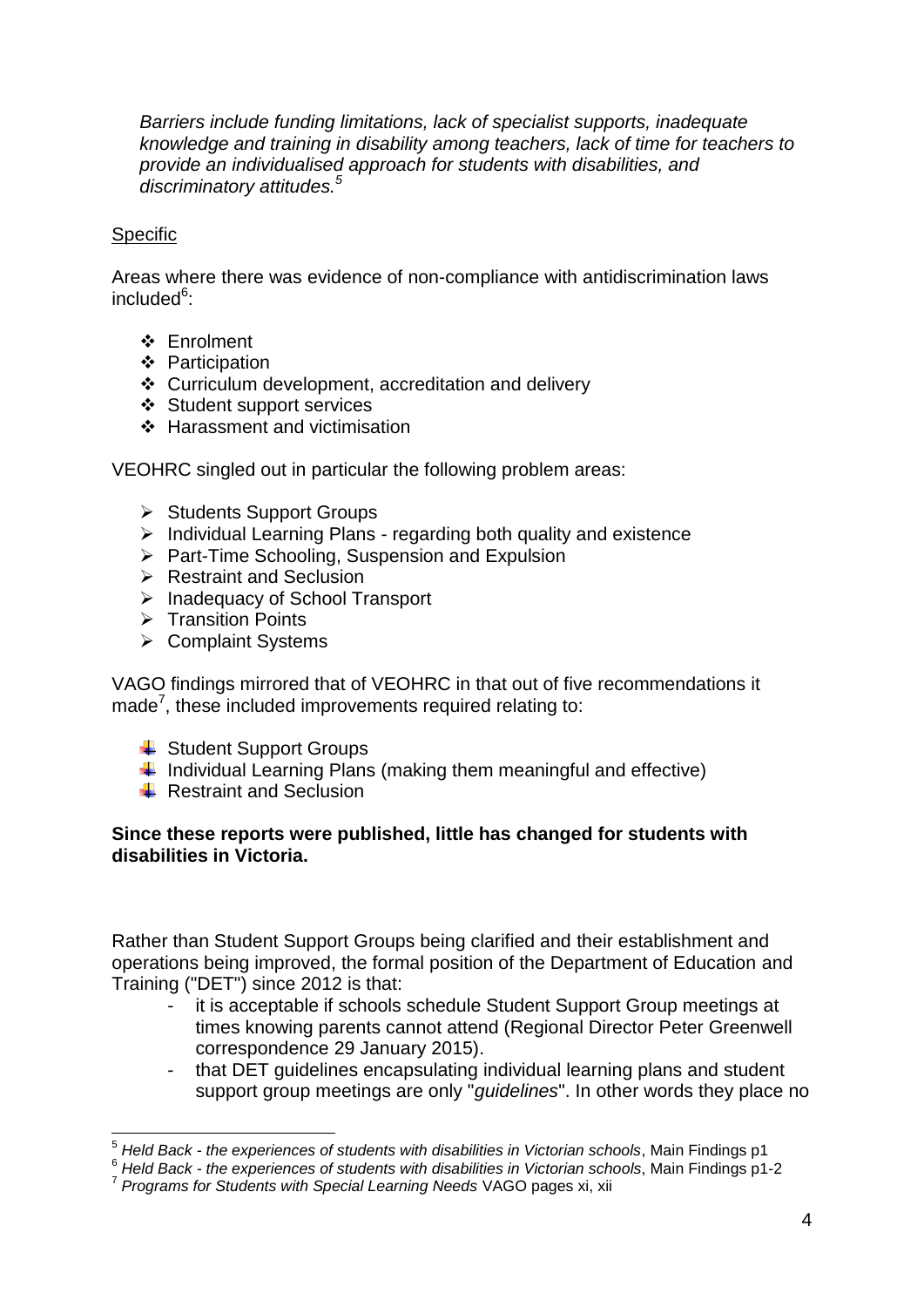obligations on DET employees. (Regional Director Peter Greenwell correspondence 29 January 2015).

- DET does not require Individual Education Plans "*to be in a particular format*" (Deputy Sec Nicholas Pole correspondence 22 September 2014).
- Individual Education Plans do not require parent approval " (Deputy Secretary Nicholas Pole correspondence 22 September 2014).

Given that the formal position of DET is that none of their publications actually need to be followed, their report to VAGO in 2015 $^8$  that they had implemented VAGO's recommendations regarding Student Support Groups and Individual Learning Plans through revising guidelines and developing online professional learning programs, makes a mockery of these recommendations.

Likewise, the DET claim to review guidelines for restraint and seclusion may have literally been met, as there may have been a review, but they remain the same. The Restraint Policy is unchanged, and recommendations by VEOHRC to prohibit the seclusion of students with disabilities continue to be rejected.

In summary, the writer believes it is appropriate to conclude that little has changed since the original findings of both VEOHRC and VAGO. It is self-evident that students with disabilities will not be able to rely on government to ensure they have access to their education, unimpeded by discrimination - this is why we have the DDA and the Standards.

In terms of the Australian context, anecdotal evidence aside, reports continue to reflect that people with disabilities continue to experience high rates of poverty, and one of the contracting factors to that is a lack of education.<sup>9</sup>

In recent weeks the Opposition Leader Bill Shorten has called for a national inquiry into the education of children with disabilities, a call that is being supported by people with disabilities and disability advocacy agencies.

It is clear that students with disabilities in Australia need strong legislation to ensure they have full access to education.

## **D. The Success of the Standards in the Courts**

The writer understands that most of the case law has emanated from Victoria.

DET control case law in Victoria by running cases only in front of judges of their choice, and settling those that are listed before judges they feel may not apply sufficiently rigid interpretation of the law.

Therefore, the greatest number of cases (to the writer's knowledge) heard at the Victorian Federal Court of Australia have been run before Justice Richard Tracey.

<sup>1</sup> <sup>8</sup> *Responses to 2012-13 Performance Audit Recommendations* Victorian Auditor General's Office **February 2015** 

<sup>9</sup> *Disability Expectations Investing in a Better Life a stronger Australia'* 2011 Price Waterhouse Cooper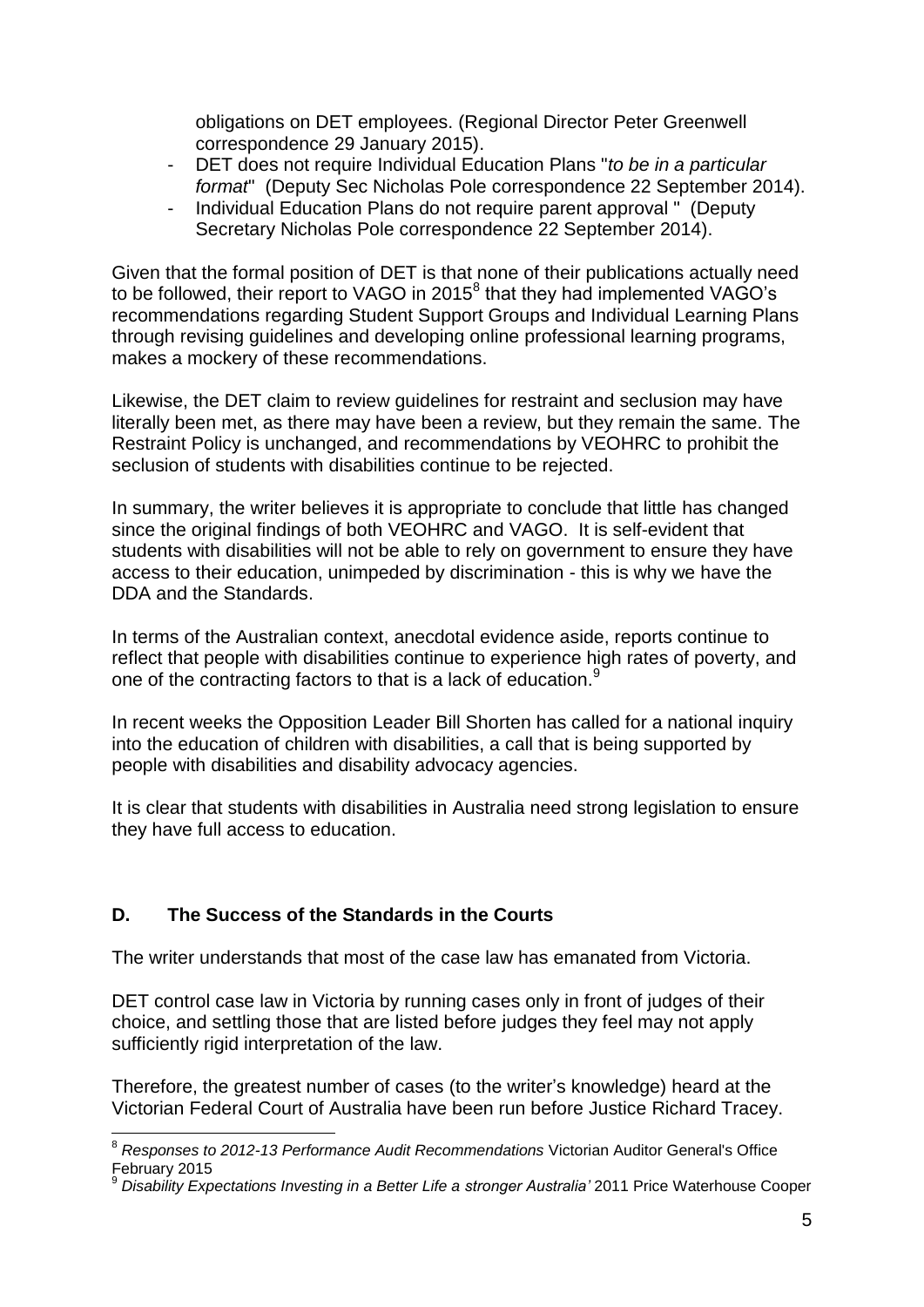There is also a decision by Justice Shane Marshall, who relies upon Justice Tracey's previous decision in his own.

Putting aside the inappropriateness of a model litigant to conduct human rights cases in this fashion, the result is that we currently have an interpretation of the Standards that renders them unusable.

#### **Consultation**

The requirement to consult is contained within Participation (Part 5); Curriculum Development, Accreditation and Delivery (Part 6); and Student Support Services (Part 7).

The typical clause in relation to consultation is as follows:

*If a student is enrolled in the course or program, the provider must:*

- *(a) consult the student, or an associate of the student, about whether the disability affects the student's ability to participate in learning experiences of the course or program, or any relevant supplementary course or program; and*
- *(b) in the light of that consultation, decide whether an adjustment is necessary to ensure that the student is able to participate in those learning experiences on the same basis as a student without a disability who is enrolled in the course or program; and*
- *(c) if:*
	- *(i) an adjustment is necessary to achieve the aim mentioned in paragraph (b); and*
	- *(ii) a reasonable adjustment can be identified in relation to that aim;*

*make a reasonable adjustment for the student in accordance with Part 3.<sup>10</sup>*

The first rigid interpretation of the Standards is the nature of consultation. This is the current position from the Federal Court after submissions from DET

*The first is that both provisions require a school to consult a student or his or her parents about prescribed matters. They do not, however, require that such consultation take any particular form or occur at any particular time. Those involved may meet formally or informally. Discussions can be instigated by either the school or the parents. Consultation may occur in faceto-face meetings, in the course of telephone conversations or in exchanges of correspondence.<sup>11</sup>*

Consultation which is "*informal*" or through a "*telephone conversation*" cannot be proven to have occurred. Given the failure by DET to uphold its own consultation processes (through its Student Support Group Guidelines which are optional) the consequence of this decision is that no formal consultation needs to occur, and to

 $\overline{1}$ 

<sup>10</sup> *Disability Standards for Education* Part 6 .2 (2)

 $11$  Walker v State of Victoria [2011] FCA 258 decision [284]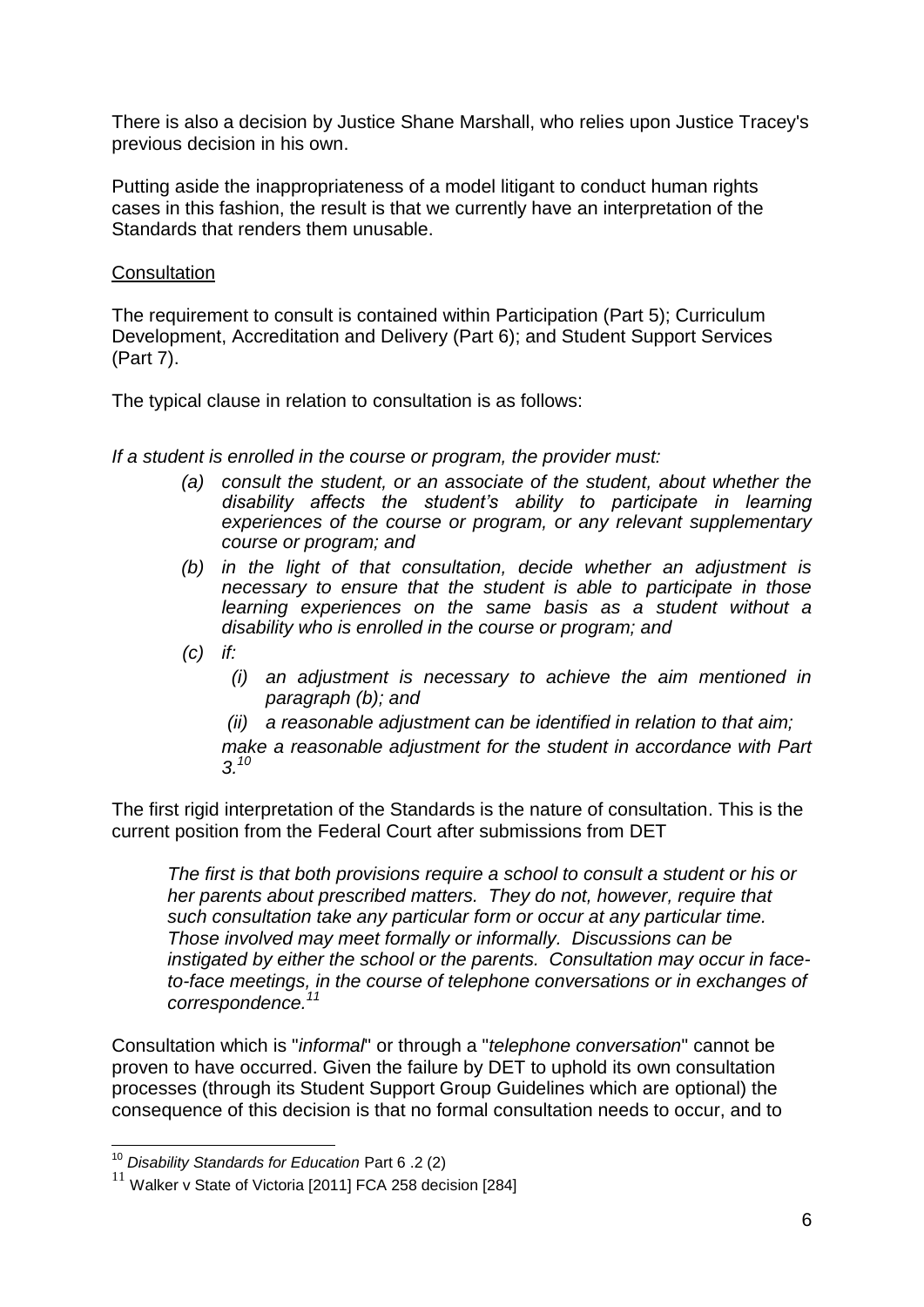date, it will be (and has been) enough for an educator to claim consultation without any evidence of consultation actually occurring.

This broad interpretation of "consultation" would never be accepted in the community as being appropriate or adequate. One can only imagine indigenous Australians being told that they will be consulted on certain matters, and accepting that such consultation may be in reality, so "informal" that it cannot even be proven to have occurred.

The final nail in the "consultation" coffin, however, is the following:

*Once consultation has occurred it is for the school to determine whether any adjustment is necessary in order to ensure that the student is able, in a meaningful way, to participate in the programmes offered by the school. The school is not bound, in making these decisions, by the opinions or wishes of professional advisers or parents 12 .* [Emphasis added]

Therefore regardless of whether the "consultation" was a telephone call, a chat over the school fence, or a formal meeting, school staff may ignore completely the recommendations of the student themselves, the student's family, and medical practitioners. In fact it is school staff who determine whether a reasonable adjustment is possible.

*The school is also required to determine whether any reasonable adjustment is possible in order to further the prescribed aims<sup>13</sup> .* [Emphasis added]

There are a number of reasons why this interpretation/practice will not, and has not, been successful in determining reasonable adjustments.

Firstly, we have teaching staff taking the liberty of rejecting the advice of the people who know most about the student with a disability (the student themselves, their family, their treating practitioner, experts in that particular disability) and making decisions themselves when they are under qualified to do so, and have not to date even established a track record that demonstrates their abilities to effectively teach.<sup>14</sup>

Secondly, an inherent conflict of interest, given the paucity of individual funding available for students with disabilities puts teachers in a position where if they decide not to provide a reasonable adjustment, they will save their school money, and be protected by the Standards. Currently, the disabilities that are not covered by individual funding in Victoria include, but are no means limited to:

*Future directions in literacy: International conversations 2007*. University of Sydney

<sup>1</sup>  $12$  Walker v State of Victoria [2011] FCA 258 decision [284]

<sup>&</sup>lt;sup>13</sup> Walker v State of Victoria [2011] FCA 258 decision [284]

<sup>14</sup> *Asia-Pacific Journal of Teacher Education, 33*(1), 65-76  *Australian Journal of Learning Disabilities, 10*(1), 3-8

*From New Directions to Action: World class teaching and school leadership* Department of Education and Early Childhood Development. (2013).

*Issues paper - Education and Training Workforce: Schools Workforce Study* Australian Government Productivity Commission. (2011).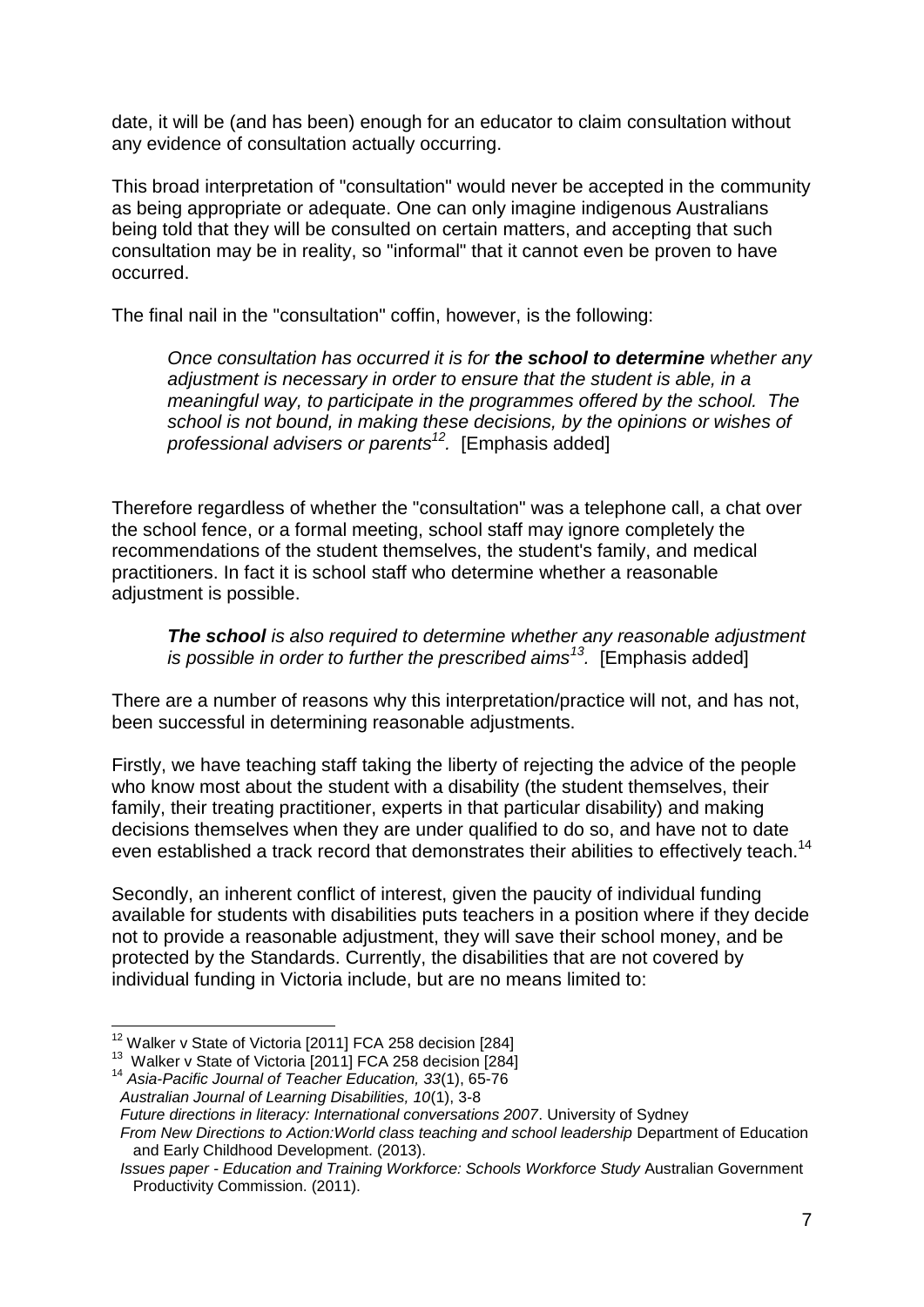- o Dyslexia
- o Learning Disabilities
- o Attention Deficit Hyperactivity Disorder
- o Opposition Defiant Disorder
- o Mental Illness
- $\circ$  Language Disorders that are not 3 standard deviations from the mean, which covers the majority of language disorders
- o Autism Spectrum Disorder, high functioning
- o Any combination of the above.

Therefore, if it is the case that a child has two or three of the above disabilities, which is not uncommon, and it is for example recommended that they have a full-time aide, a decision to provide this adjustment will result in a school having to find approximately \$45,000 per annum out of its budget.

If a teacher decides that no reasonable adjustment is necessary, then Part 3 of the Standards is not even engaged, according to current case law.

'Neither s 5 nor s 6 imposes an obligation on an education provider to make reasonable adjustments to produce a given outcome. What the education provider is bound to do by ss 5.2(1) and 6.2(1) is to *take reasonable steps* to ensure that the stipulated outcome is achieved. In order to achieve this end the education provider is obliged to do a number of things including, in the light of consultation with appropriate persons, deciding whether some adjustment is necessary to achieve the objective. If it is decided that an adjustment is necessary and a reasonable adjustment can be identified in accordance with Part 3, *then and only then* is the education provider bound to make that reasonable adjustment.'<sup>15</sup>

Therefore the case law is that the substantial Parts of the Standards **do not** impose an obligation to make a reasonable adjustment. Once the educator, without any requirement to **meaningfully** consult, decides there is no adjustment required, there the matter rests.

The Standards currently, therefore, are unworkable due to poor drafting around consultation.

#### General Vagueness/Lack of Specificity

The fact that reasonable adjustments, as demonstrated above, are entirely optional, (and are in the hands of education providers), it is clear that the concept of interested parties coming together to collaboratively discuss and decide upon these things, is flawed.

As the issue of consultation affects almost the entirety of the Standards, it is clear that a different approach must be taken.

<sup>1</sup>  $15$  Abela v State of Victoria [2013] FCA 832 [148]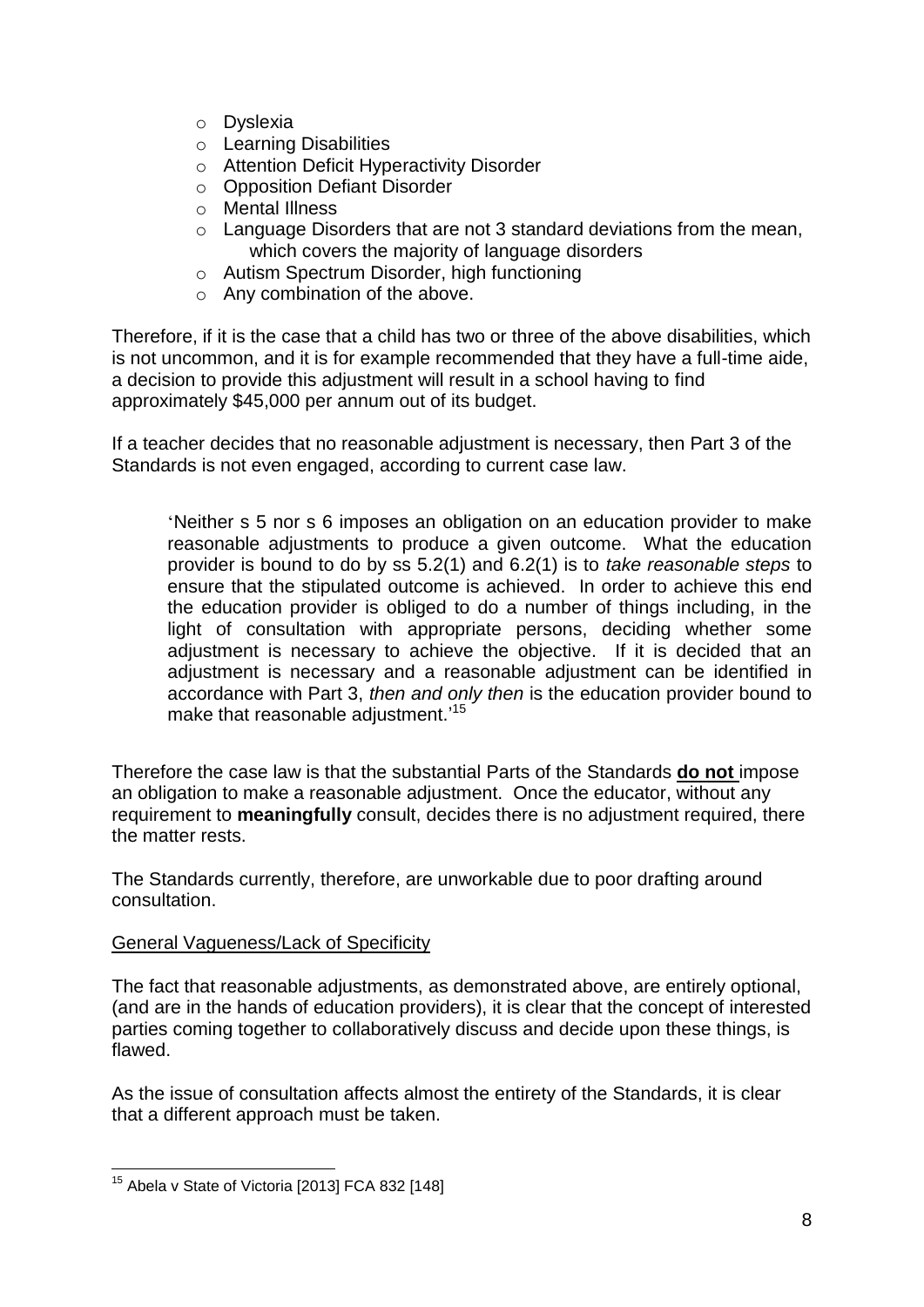There are examples of discrimination/education legislation which have been significantly further developed than that in this country, and should be examined.

It follows that the broader and more open to interpretation legislation is, the more easily it can be manipulated and interpreted, and the less helpful it is to students with disabilities.

# **E. Model Legislation**

A superior piece of legislation is the *Individuals with Disabilities in Education Act*  ("IDEA")(previously known as the *Education for All Handicapped Children Act* first enacted in 1970). The recently re-authorised Act, the *Individuals with Disabilities Education Improvement Act of 2004*, P.L. 108-446 provides Australian legislators with an example of how the maturing of this legislation has encapsulated greater detail in order that it is more difficult for education providers to avoid their obligations, and more difficult for courts to "interpret" legislation.

Examples of the detail of this legislation and how it contributes to protecting the rights of students with disabilities in accessing their education are as follows.

### Individual Education Plan/Individual Learning Plans

In 2012, VEOHRC concluded:

*Individual learning plans (ILP) are the lynchpin in the government school system for setting and delivering on learning goals for students with disabilities. However, not all students who should have a plan have one. The development, quality and monitoring of these plans is inconsistent and there is no systemic monitoring to ensure these plans are of a reasonable quality and are being implemented<sup>16</sup> .*

Simultaneously, VAGO concluded:

*While schools can use PSD funding as they see fit, DEECD requires them to provide two specific types of support:*

*• establish a Student Support Group (SSG)—responsible for identifying the student's needs, planning their educational program and reviewing the student's progress*

*• develop an Individual Learning Plan (ILP)—used to identify and record the needs of students, their desired educational outcomes and strategies to support them.*

*While the intent and purpose of having SSGs is sound, not all audited schools used them in a manner that maximised their value. Similarly, few of the ILPs reviewed clearly detailed student needs or their educational goals and strategies. DEECD does not monitor the practices of SSGs or the quality of* 

 $\overline{1}$ <sup>16</sup> *Held Back - the experiences of students with disabilities in Victorian schools* VEOHRC 2012 p82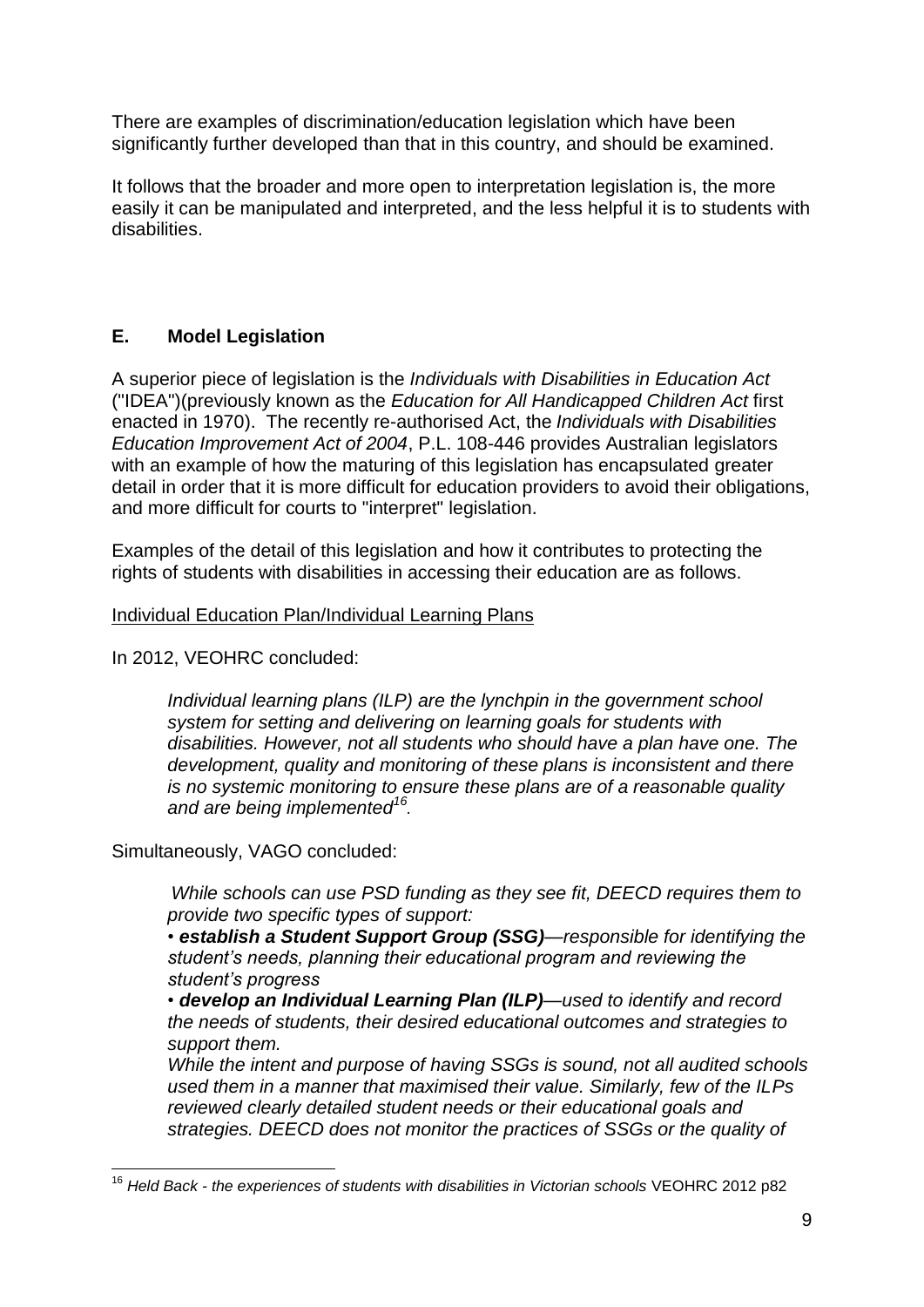*ILPs, even though these practices are potentially compromising the quality of support provided to PSD students.<sup>17</sup>*

Despite the Standards having been in place since 2005, the "lynchpin" for setting and delivering on learning goals for students with disabilities, Individual Learning Plans, are reported in Victoria as being:

- $\triangleright$  inconsistent
- > unmonitored
- $\triangleright$  at times, non-existent
- $\triangleright$  often lacking detail on students needs, educational goals and strategies

This finding was in 2012, and in 2015 parents are being told that guidelines or the development of Individual Learning Plans are only "*guidelines*" 18 . It should be noted that this DET response was in answer to a parent complaint that the Individual Learning Plan amongst other things, did not contain any strategies.

In 2013, in the case *Abela v State of Victoria [2013] FCA 832*, the position of DET continued to be that Individual Education Plans do not need to follow any form, and indeed did not even need to physically exist. The Federal Court was happy to accept this submission from DET and found at [129]:

*Mr Allison, the principal of Panton Hill gave evidence, which I accept, that, at all stages, Beau's teachers at that school had formal or informal education plans for him.* 

 It has also been found by the Federal Court, after submissions from DET, that unless one is able to articulate the strategies one claim are required to be included in an Individual Education Plan, one cannot claim that such a plan can be a reasonable adjustment for the purposes of the  $DDA<sup>19</sup>$ . Therefore all DET has to do, is fail to obtain the necessary medical and academic assessments; fail to follow its optional guidelines regarding the convening of a Student Support Group where the students, family members, consultants can come together to undertake formal educational planning; and there will never be any strategies available to be identified for the purposes of pleadings.

In other words, all DET must do is nothing in relation to educational planning, as is often the case, and the ability to successfully use the DDA and the Standards is significantly diminished. This is putting aside the problems canvassed above with such elements as consultation.

In comparison, the IDEA not only requires "Individualised Education Programs", but goes into this in detail:

```
``(d) Individualized Education Programs.--
 ``(1) Definitions.--In this title:
          ``(A) Individualized education program.--
                ``(i) In general.--The term `individualized
```
<sup>1</sup> <sup>17</sup> *Programs for Students with Special Learning Needs* VAGO page x

<sup>18</sup> Regional Director Peter Greenwell correspondence 29 January 2015

<sup>&</sup>lt;sup>19</sup> Sievwright v State of Victoria [2013] FCA 964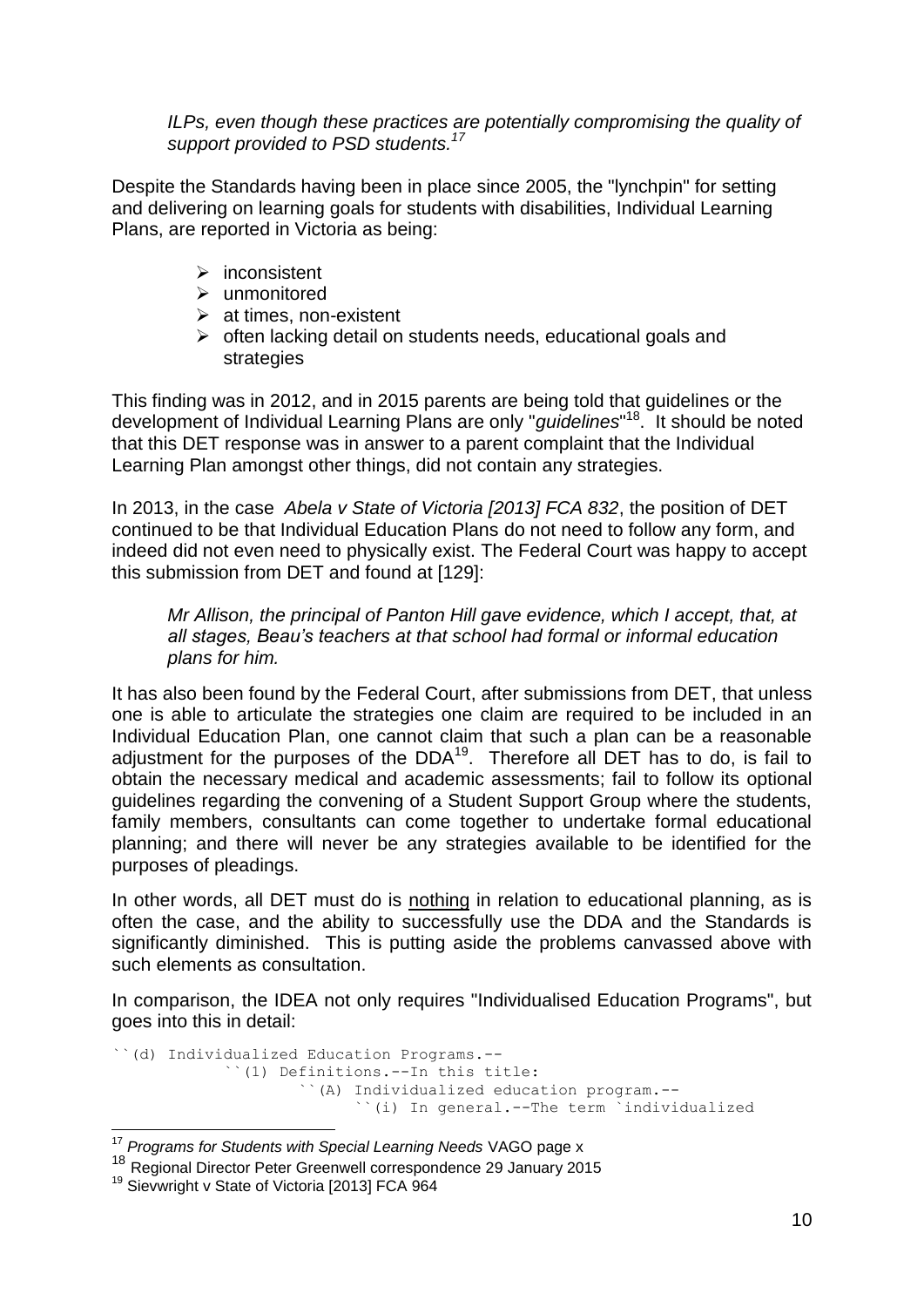education program' or `IEP' means a written statement for each child with a disability that is developed, reviewed, and revised in accordance with this section and that includes-- ``(I) a statement of the child's present levels of academic achievement and functional performance, including--

[[Page 118 STAT. 2708]]

 ``(aa) how the child's disability affects the child's involvement and progress in the general education curriculum; ``(bb) for preschool children, as appropriate, how the disability affects the child's participation in appropriate activities; and ``(cc) for children with disabilities who take alternate assessments aligned to alternate achievement standards, a description of benchmarks or short-term objectives; ``(II) a statement of measurable annual goals, including academic and functional goals, designed to-- ``(aa) meet the child's needs that result from the child's disability to enable the child to be involved in and make progress in the general education curriculum; and ``(bb) meet each of the child's other educational needs that result from the child's disability; ``(III) a description of how the child's progress toward meeting the annual goals described in subclause (II) will be measured and when periodic reports on the progress the child is making toward meeting the annual goals (such as through the use of quarterly or other periodic reports, concurrent with the issuance of report cards) will be provided; ``(IV) a statement of the special education and related services and supplementary aids and services, based on peer-reviewed research to the extent practicable, to be provided to the child, or on behalf of the child, and a statement of the program modifications or supports for school personnel that will be provided for the child-- ``(aa) to advance appropriately toward attaining the annual goals; ``(bb) to be involved in and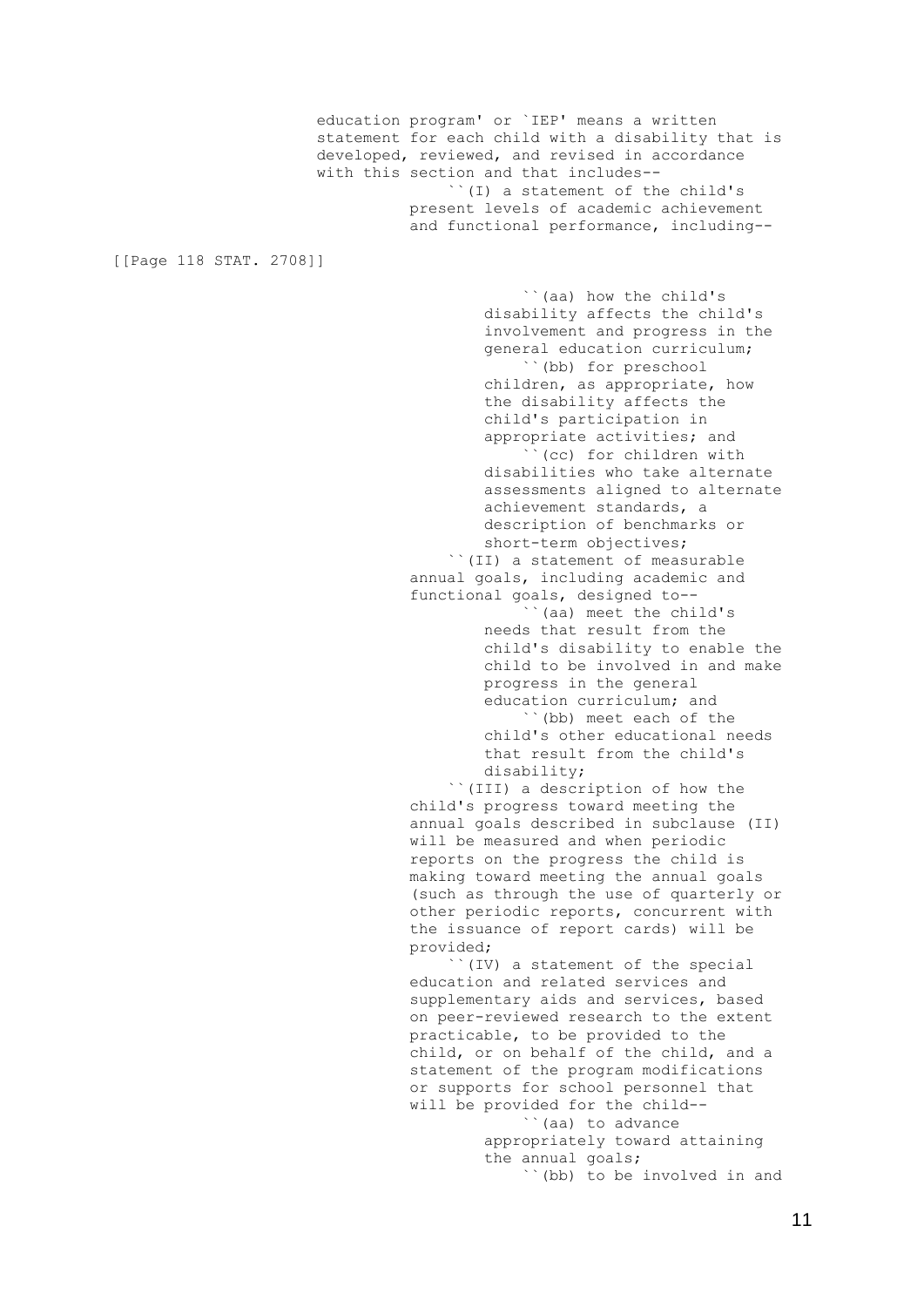make progress in the general education curriculum in accordance with subclause (I) and to participate in extracurricular and other non academic activities; and ``(cc) to be educated and participate with other children with disabilities and nondisabled children in the activities described in this subparagraph; ``(V) an explanation of the extent, if any, to which the child will not participate with nondisabled children in the regular class and in the activities described in subclause (IV)(cc); ``(VI)(aa) a statement of any individual appropriate accommodations that are necessary to measure the academic achievement and functional performance of the child on State and district wide assessments consistent with section 612(a)(16)(A); and<sup>20</sup>

While the entire section is relevant, it is worth pulling out elements of this description to compare what could only be described as good educational practice, and comparing such requirements to the current DET practice of Individual Education Plans that are not even in physical existence, and are simply in teachers "heads" - Individual Education Plans that don't need strategies.

"(d) (1) (A) (i) *a written statement for each child with a disability that is developed, reviewed, and revised in accordance with this section*

(d) (1) (A) (i) (I) *a statement of the child's present levels of academic achievement and functional performance*

(d) (1) (A) (i)(III) *a description of how the child's progress towards meeting the annual goals described in subclause (II) will be measured….* [emphasis added]

(d) (1) (A) (i)(IV) *statement of the special education and related services and supplementary aids and services, based on peer-reviewed research to the extent practicable ….*[emphasis added]"

It is crystal clear that the requirements for students with disabilities to receive formal educational planning is contained within the IDEA in sufficient detail that government departments of education such as DET would simply not be able to avoid their obligations if subjected to such a law, by claiming that Individual Education Plans are not required to physically exist, do not need strategies, or measurable outcomes.

1

 $20$  IDEA 1414(d)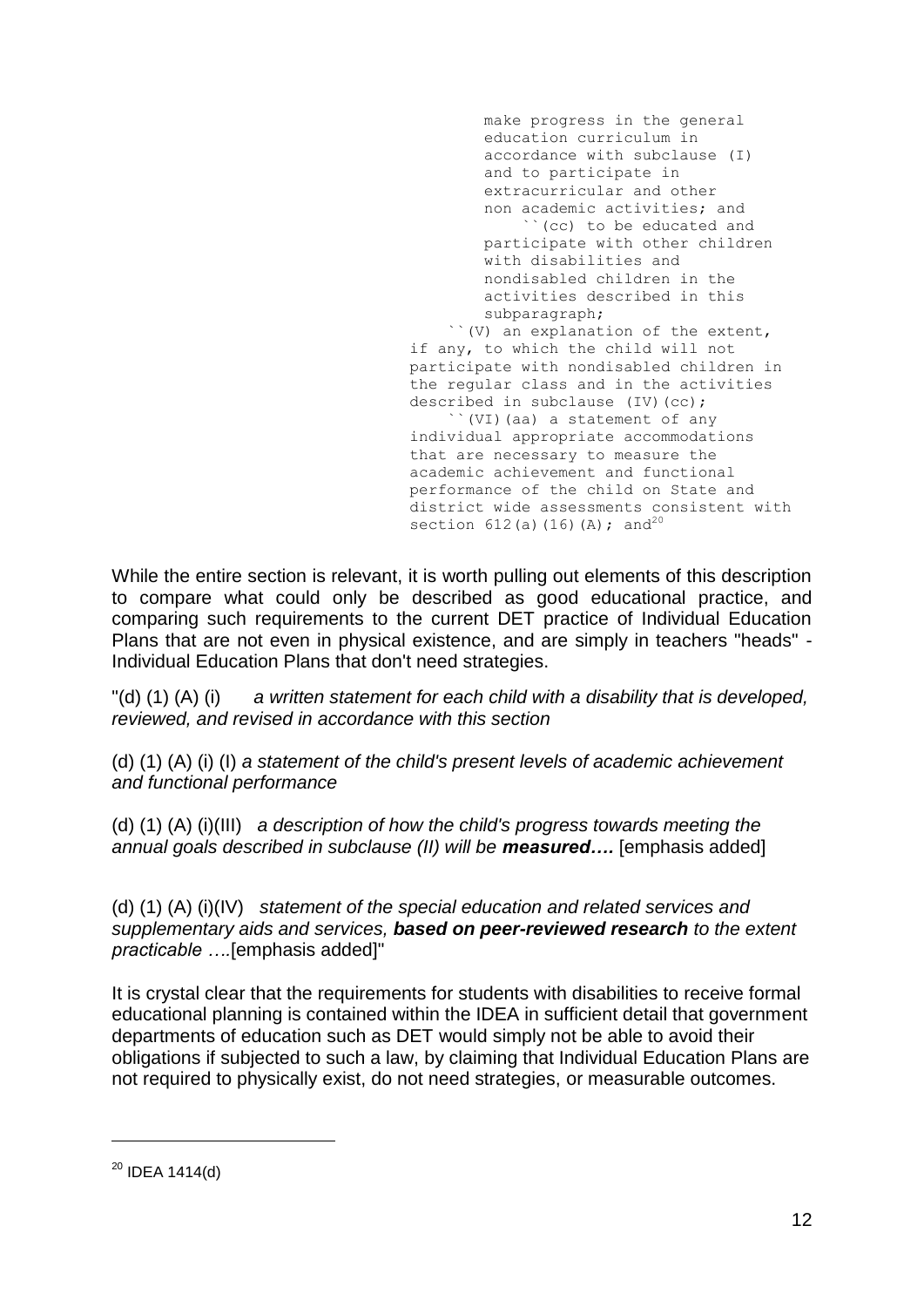It is the writer's submission that this level of detail is required in education discrimination legislation, and without such detail, the spurious and academically embarrassing practices of education departments such as DET claiming to have planning in people's heads and so on, will continue.

Section 615 (k) (1) (D) *A child with a disability who is removed from the child's current placement under subparagraph (G) (irrespective of whether the behavior is determined to be a manifestation of the child's disability) or subparagraph (C) shall-- ``(i) continue to receive educational services, as provided in section 612(a)(1), so as to enable the child to continue to participate in the general education curriculum, although in another setting, and to progress toward meeting the goals set out in the child's IEP; and ``(ii) receive, as appropriate, a functional behavioral assessment, behavioral intervention services and modifications, that are designed to address the behavior violation so that it does not recur.* [emphasis added]

Such a requirement can be compared with findings from the Federal Court, at the submission of DET, that behaviour management plans can be "written on a whiteboard"  $21$ (therefore unable to be produced), or alternatively be found to have existed and been "formal" despite there being no evidence whatsoever of the plan except an individual's claim that there was one $^{22}$ .

Again, it is clear that at least in Victoria, students with disabilities not only are denied 'best' practice in education, they cannot even receive educational services which are 'good' practice. Meanwhile, with there being virtually no requirement under law to respond to challenging behaviours in a professional manner (despite behaviours that are symptoms or manifestations of a disability being included in the definition of disability pursuant to s 4), students continue to be suspended " *nearly always in connection with behaviour related issues*" 23 .

Once again, there is little redress under the DDA and the Standards.

The writer suggest that the reviewers read the IDEA thoroughly to have a more thorough understanding of the differences between the DDA/standards and legislation that has been around for a significantly that time and therefore progressed through evolutions in order to meet its aims.

1

**<sup>21</sup>** Kiefel v State of Victoria [2013] FCA 1398 at [86]

<sup>&</sup>lt;sup>22</sup> Kiefel v State of Victoria [2013] FCA 1398 at [87]

<sup>23</sup> *Held Back - the experiences of students with disabilities in Victorian schools* VEOHRC 2012 p82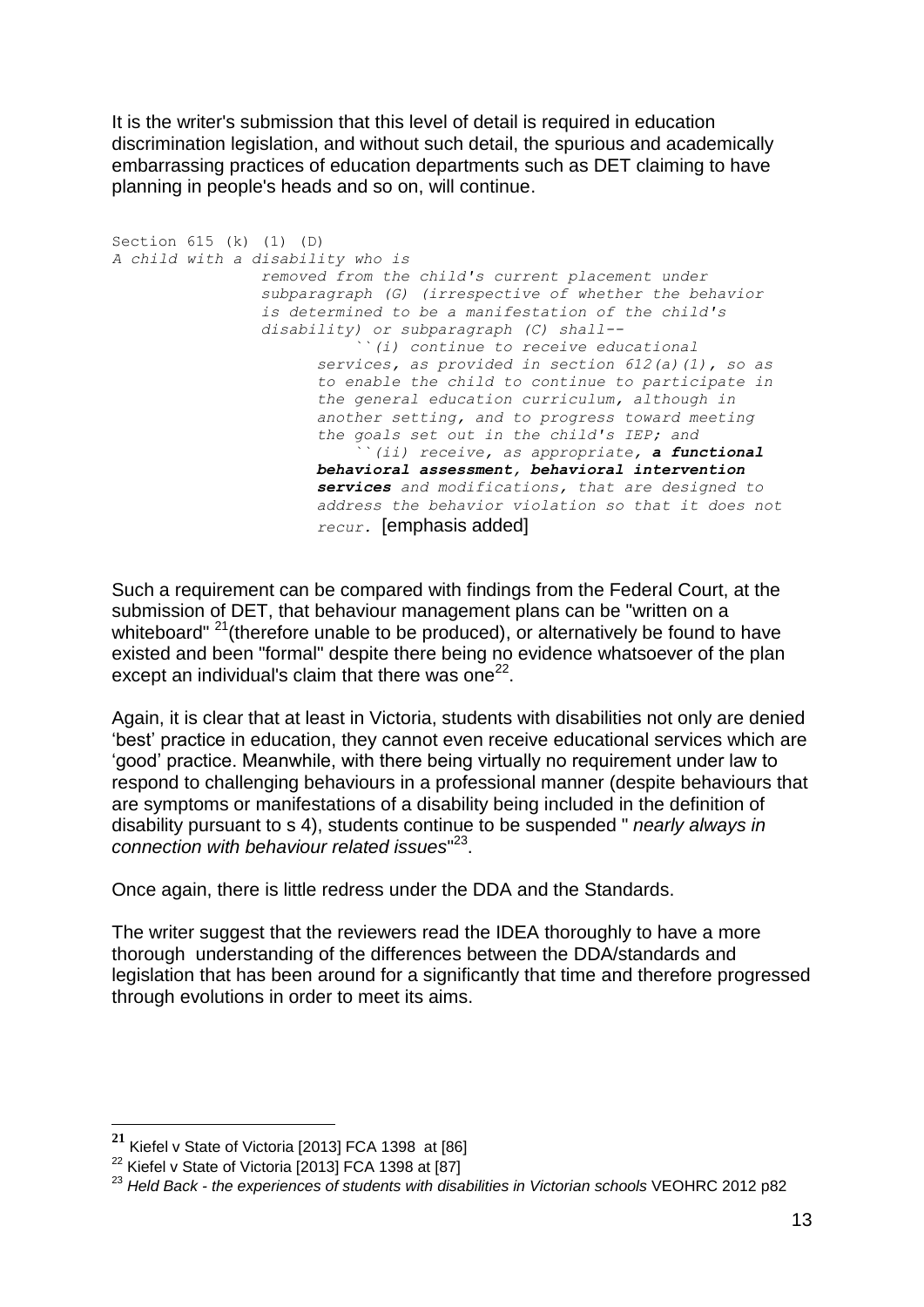## **F. Conclusion on the Effectiveness of the Standards**

The Standards are ineffective and grossly inadequate to the task, being:

- *(a) to eliminate, as far as possible, discrimination against persons on the ground of disability in the area of education and training; and*
- *(b) to ensure, as far as practicable, that persons with disabilities have the same rights to equality before the law in the area of education and training as the rest of the community; and*
- *(c) to promote recognition and acceptance within the community of the principle that persons with disabilities have the same fundamental rights as the rest of the community<sup>24</sup> .*

### **G. Reasons for the Ineffectiveness of the Standards**

There is no contention by the writer that the Standards are ineffective due to the fact that teachers are unaware of them. The Standards have been included in DET's Program for Students of Disabilities Handbook's since 2007, with an explanation that they are required to be complied with $^{25}$ .

Regardless of whether education providers are aware of the Standards, it is clear that it is the drafting of the Standards and their broad nature that prevents them having any legal effectiveness.

A contributing factor in Victoria, is that DET have taken advantage of broadness of the Standards by controlling case law to set precedents relying on narrowing rigid interpretations of the DDA and the Standards. This would not be possible if the Standards had specificity.

#### **Recommendation:**

1

- 1. The Standards are completely re-drafted, and modelled on the IDEA.
- 2. This needs to happen as a matter of urgency given thousands of students with disabilities move through the education system each year, often without receiving an education that is sufficient for them to obtain tertiary qualifications, or obtain employment.

<sup>24</sup> Part 1.3 Objects, *Disability Standards for Education 2005* p 6

<sup>&</sup>lt;sup>25</sup> Program for Students with Disabilities Handbook 2007 Introduction p4